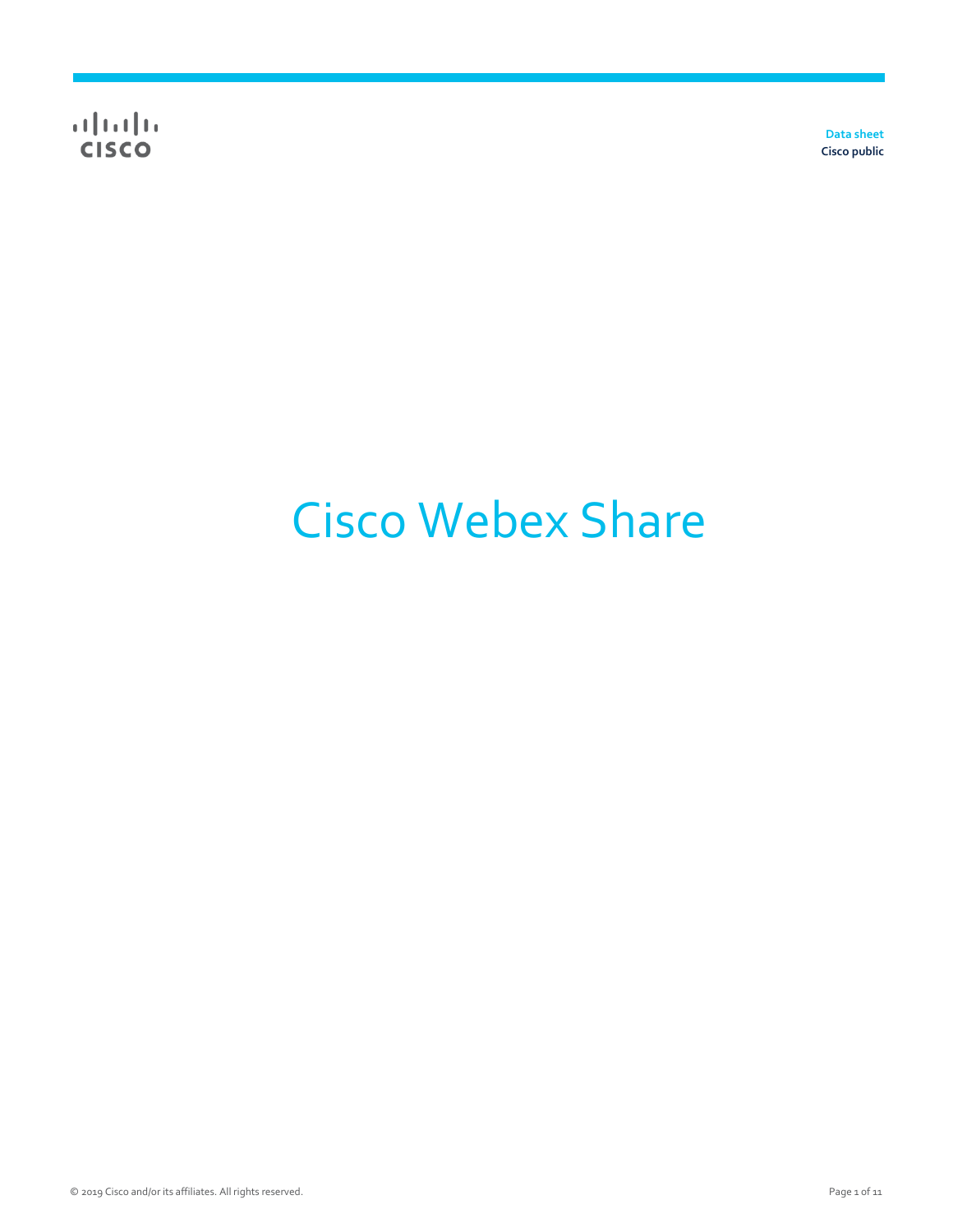## **Contents**

| Product overview                                                       | 3              |
|------------------------------------------------------------------------|----------------|
| Automatic pairing and sharing using Webex Teams or Webex Meetings Apps | 3              |
| How it works                                                           | 3              |
| Share remote participants' content locally                             | 4              |
| Choose an audio source with PSTN call-back                             | 4              |
| A consistent user experience                                           | 4              |
| No extra cables or dongles                                             | 5              |
| Easy to set up                                                         | 5              |
| Subscription requirements to get up and running                        | 5              |
| Webex share security                                                   | 5              |
| Industrial design and hardware features                                | 6              |
| Installation                                                           | $\overline{7}$ |
| Deployment options                                                     | $\overline{7}$ |
| Cisco Webex Share features and benefits                                | 8              |
| Cisco Webex Share product specifications                               | 8              |
| Ordering information                                                   | 10             |
| Warranty information                                                   | 10             |
| Cisco service and support                                              | 10             |
| Cisco Capital                                                          | 11             |
| Get started                                                            | 11             |
|                                                                        |                |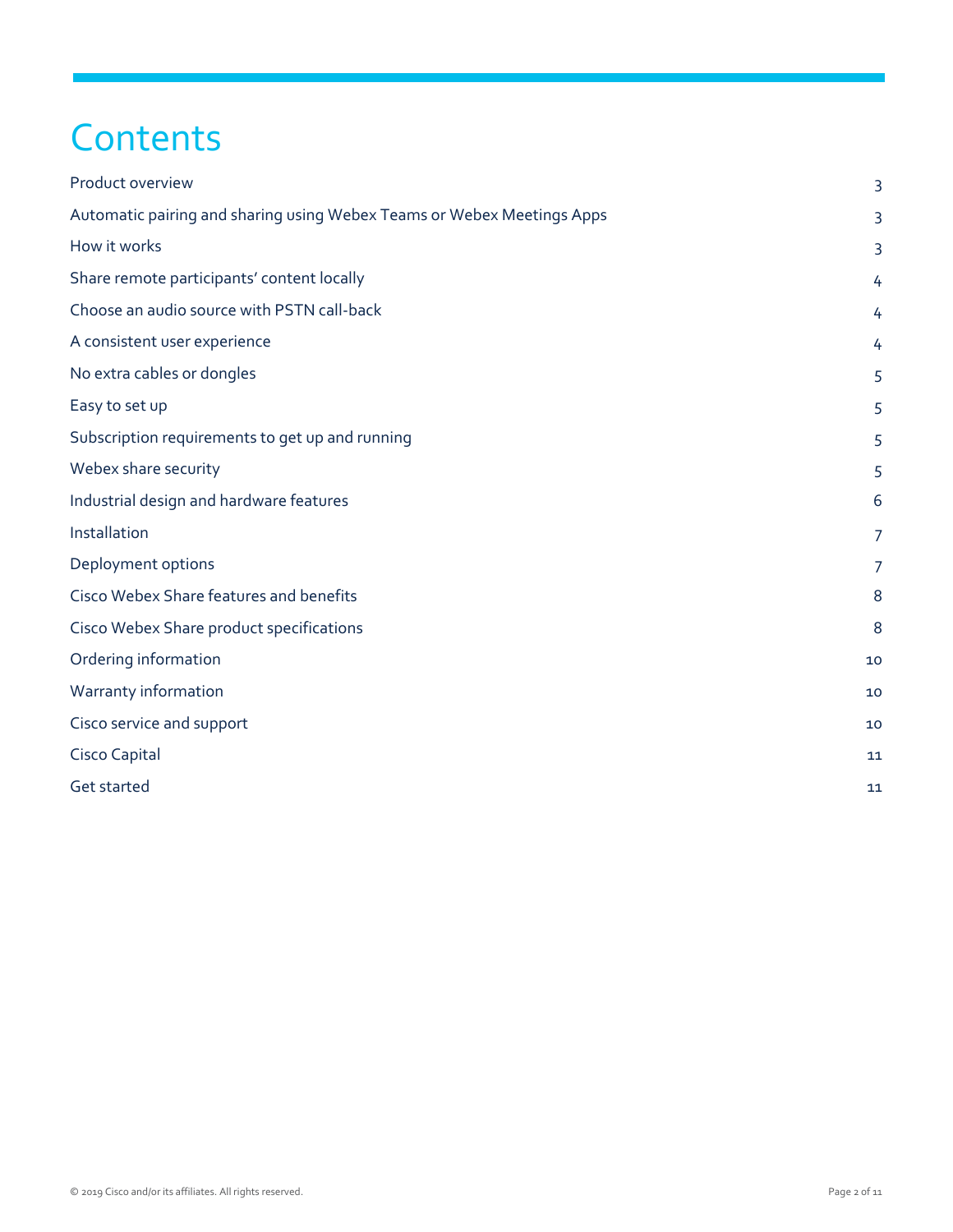#### <span id="page-2-0"></span>Product overview

Cisco Webex® Share (Figure 1) is a device that provides high-quality, cable-free content sharing for local meetings on any HDMI display. It transforms any display into a Webex wireless presentation screen. Its integration with the world's most popular meeting app, Cisco $^\circ$  Webex, enables users to share content from their devices. Using the Cisco Webex Teams™ or Webex Meetings apps, users are able to share content locally in a physical room, eliminating the need to huddle around a laptop. Users running the Webex Teams app can also display content on their screen from users who are sharing remotely in a Cisco Webex Teams meeting.

Cisco Webex Share complements the premium portfolio of Cisco Webex collaboration devices, enabling conference rooms and huddle spaces to offer the same Webex user experience as Cisco's video devices.



**Figure 1.**  Cisco Webex Share

#### <span id="page-2-1"></span>Automatic pairing and sharing using Webex Teams or Webex Meetings Apps

Once Webex Share is installed, registered, and provisioned, users may pair with it through their Webex Teams or Webex Meetings app, leveraging the Cisco ultrasonic proximity technology. While paired, users may initiate their wireless sharing session on their mobile or desktop device through the appropriate Webex Teams or Webex Meetings app.

#### <span id="page-2-2"></span>How it works

When someone walks into a room with a Webex Share device plugged into the back of the display, their laptop or mobile device picks up the ultrasound that Webex Share emits. The ultrasound includes information about the Webex Share's identity and token. The identity is sent from the laptop or mobile device up to the cloud, and the cloud routes information back so that sharing can begin. When the share stream, generated by the user's app, is sent to the Webex cloud, the cloud routes the stream back to the device in the room.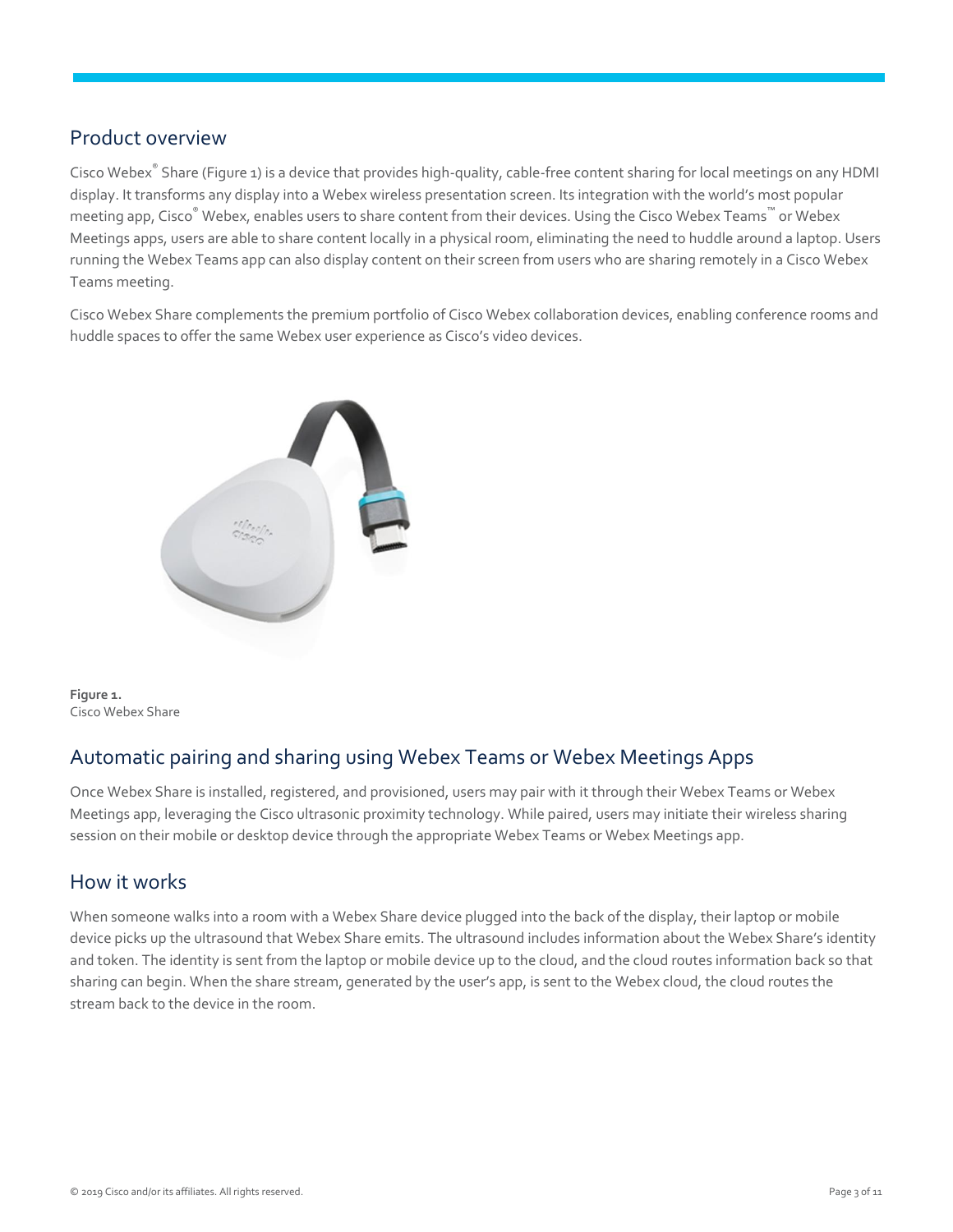At the same time, the integrated microphone in the Webex Share picks up the sound of the person entering the room and the device "wakes up", welcoming the user and automatically prompting them to share their content. All the user has to do is find the device name in their Webex app, and click "Share screen" to share their whole screen, or select the specific app they would like to share. The content is then shown on the screen. The Webex Share device also detects when a user has left the room and removes the presented content from the screen automatically.

It is also possible to pair with the screen manually. In this case, the user wishing to share content searches for the meeting room device in their Webex Teams or Webex Meetings app, and selects the Webex Share device. Once selected, a four-digit code shows up on the screen. When the four-digit code is entered in the user's laptop or mobile device, the user is able to start sharing content to the screen.

#### <span id="page-3-0"></span>Share remote participants' content locally

The Webex Share device is designed for local meetings where there are multiple participants in the room, making viewing content easier. However, if the meeting has remote attendees and the meeting is in Webex Teams, the Webex Share can display content from a remote attendee. This means that the local people in the room do not need to open their laptop and sign into the meeting to see their content. Instead, the content automatically shifts to the remote person and it is displayed from the local mobile or laptop device that is paired with the Webex Share. In this case, the sharing stream is sent both to the local screen and to the remote participants.

#### <span id="page-3-1"></span>Choose an audio source with PSTN call-back

Another native in-meeting function for the Webex Share is PSTN call-back. In Webex Teams, the user has the option to switch to a phone, rather than the screen, as their audio source. The user simply selects "More options" in the Webex Teams app, and then clicks on "Use Phone for Audio". A new window pops up, where the user enters the phone number they would like to be called back on. The system calls the phone number and the phone becomes the audio source.

#### <span id="page-3-2"></span>A consistent user experience

The Cisco Webex platform is a set of services that can be accessed in a consistent way, regardless of the device used in a Webex Meeting or meeting in Webex Teams. This single consistent experience is available on all Cisco video devices, including mobile, PC, and Mac. When the services are accessed through a Webex app, all these devices offer the same one-click-to-share experience.

Just like other Cisco video devices, the Webex Share automatically wakes up when you walk into the room. It pairs with your Webex Teams or Webex Meetings app on your laptop or mobile device, and greets you on the screen. A calendar overview of all daily meetings and occupancy in that room are also displayed for easier scheduling. The Webex Share will automatically invite you to share content to the screen through your Webex app.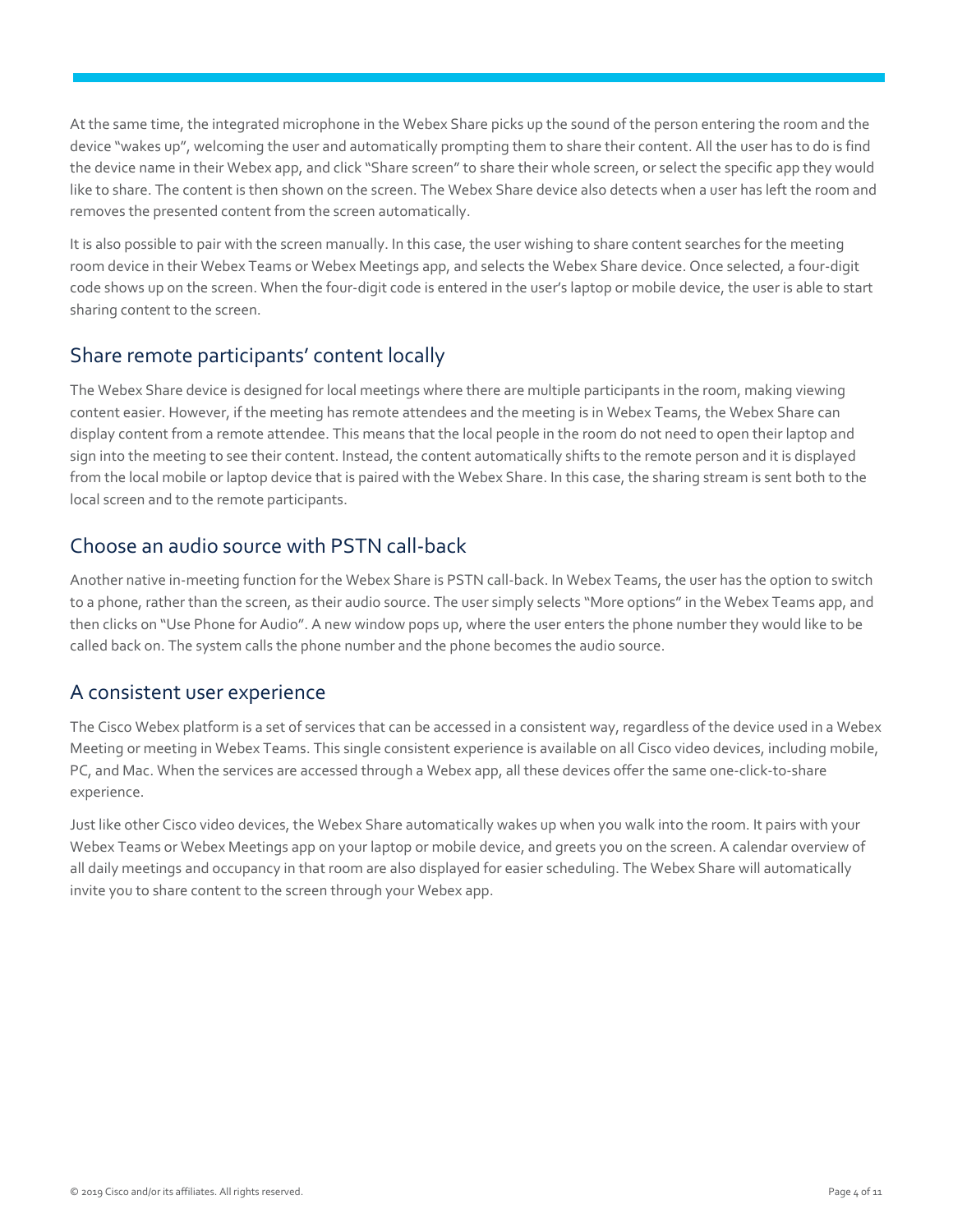#### <span id="page-4-0"></span>No extra cables or dongles

Unlike other vendors that require additional cables or dongles being plugged into your laptop in order to share content, the Cisco Webex Share stands out for its simplicity. Users simply enter the room and are prompted to share their content wirelessly.

#### <span id="page-4-1"></span>Easy to set up

Because Webex Share is a single device that plugs directly into the back of any display's HDMI port, and to the wall for power and Ethernet (or via Wi-Fi), it is quick and hassle-free to set up, taking just a few minutes to start using it. After setup, the Webex Share remains plugged into the back of the display, and transforms the display into a wireless presentation screen.

#### <span id="page-4-2"></span>Subscription requirements to get up and running

Webex Share does not require a device specific subscription, but needs to be registered to the cloud. Registration to the cloud, and the subsequent access to Control Hub requires a monthly subscription. With access to the Control Hub, one has the ability to register the Webex Share. If a Webex user with a site managed by Site Administration is linked to Control Hub, then that user will have an organization in Control Hub and be able to register the Webex Share.

Cisco Webex Control Hub is a single management system for the administration of all Webex Share devices and other room devices.

#### <span id="page-4-3"></span>Webex share security

All media and signaling flow from the Webex Share goes to Webex Teams. The real-time media in Cisco Webex Teams, such as voice, video, and desktop share, are transmitted using the Secure Real-Time Transport Protocol (SRTP). SRTP provides confidentiality, integrity, and authenticity protection for real-time media against network attackers.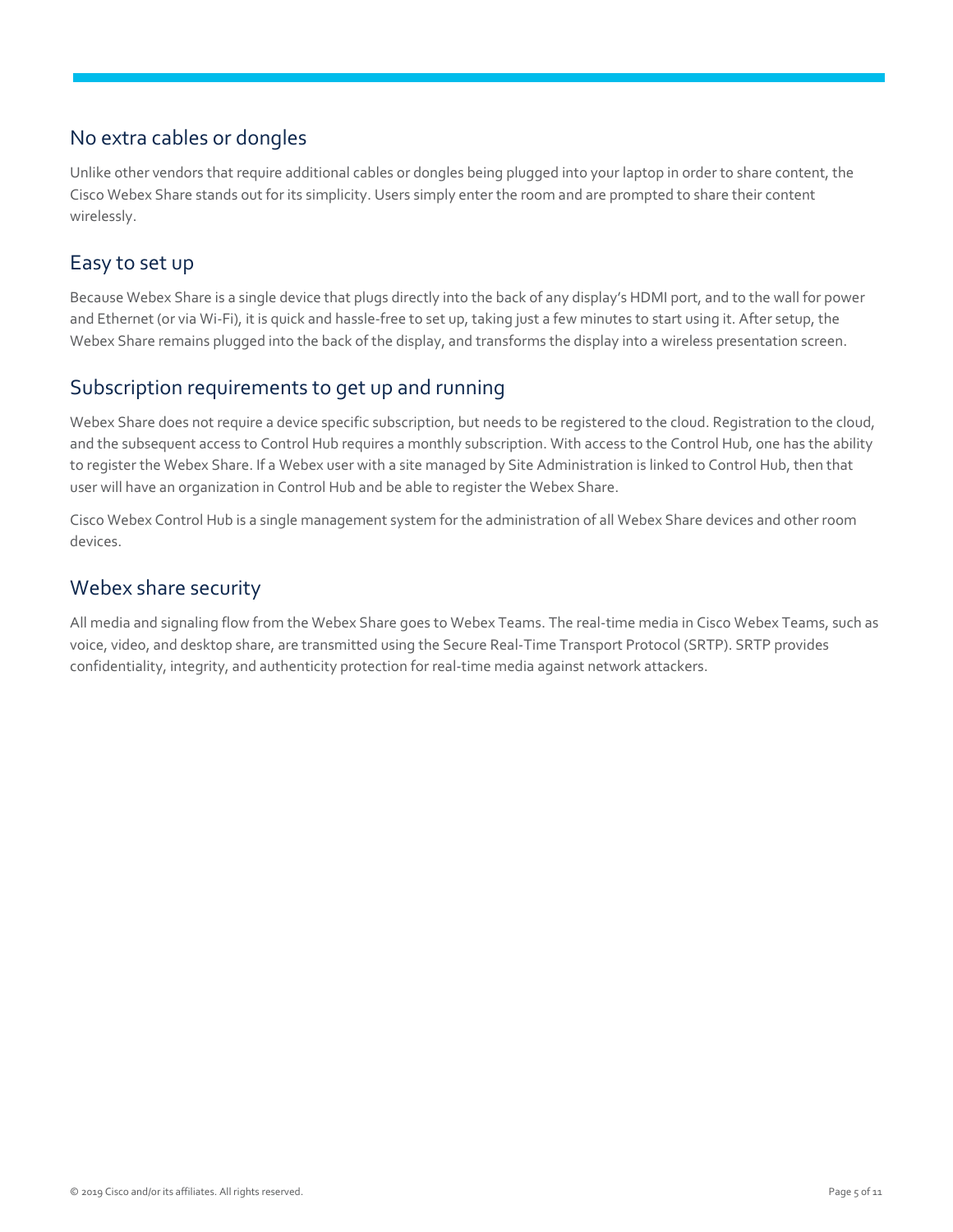#### <span id="page-5-0"></span>Industrial design and hardware features

Figure 2 reveals the design of the Webex Share device.



**Figure 2.**  Webex Share industrial design

The product has the shape of a triangle, with each corner implementing a specific capability.

The flexible HDMI cable has been designed to fit any possible installation scenario behind commercial TVs, including recessedscreen wall mounts.

The USB-C port provides power or power plus connectivity, depending on the preferred deployment (see the "Deployment Options" section). This approach has the advantage of requiring only one cable to deploy Webex Share.

The ultrasonic wave horn (ultrasonic emitter) stabilizes the ultrasound waves to guarantee a proximity pairing time within three to five seconds, from behind a TV, even if recessed into the wall.

Cisco Webex Share also has a reset button that may be used to show the device status. Just press the reset button once to see status. Press and hold the reset button for 10 seconds to reset the device to factory default settings.

The device features two microphones used for voice activity detection.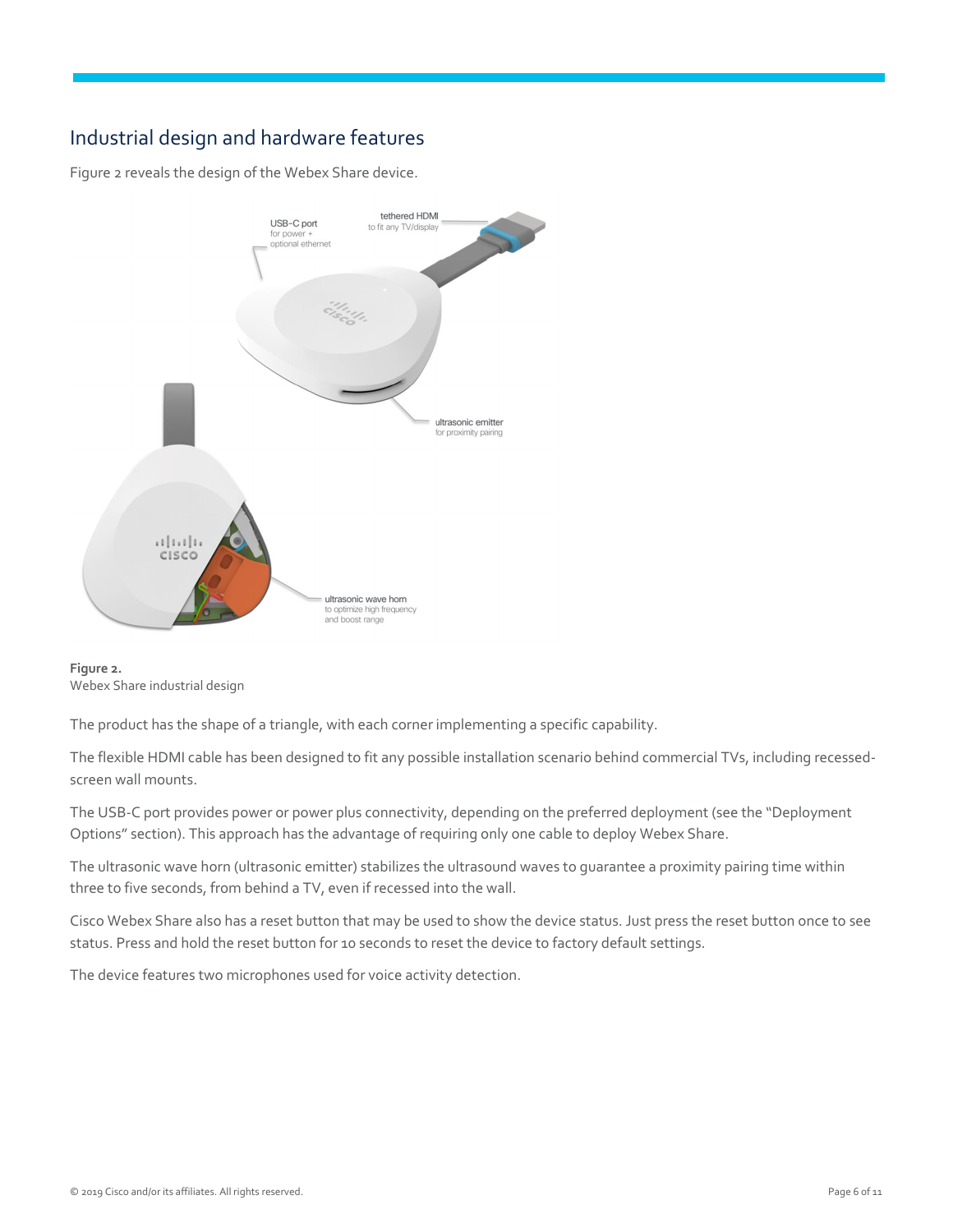#### <span id="page-6-0"></span>Installation

Cisco Webex Share is installed behind the screen (Figure 4). The package includes a cable management sticker that allows users to correctly position the device behind the display and to avoid mechanical stress on the HDMI port. The HDMI cable has been designed to sustain the device weight.



**Figure 3.**  Webex Share installation

## <span id="page-6-1"></span>Deployment options

Cisco Webex Share may be deployed in three different modes (Figure 4). They include:

- 1. **Wi-Fi** An 18-Watt wall-power adapter connects to Webex Share through a USB-C cable.
- 2. **Power over Ethernet (PoE)** The adapter sits in between the wall PoE port and Webex Share. It is connected to a PoE port via an RJ45 cable and to Webex Share via a USB-C cable.
- 3. **Ethernet** An 18-Watt wall power adapter, which includes an Ethernet board, provides wired connectivity. It plugs into the wall outlet and is connected via an RJ45 cable to the wall Ethernet port, and via a USB-C cable to Webex Share.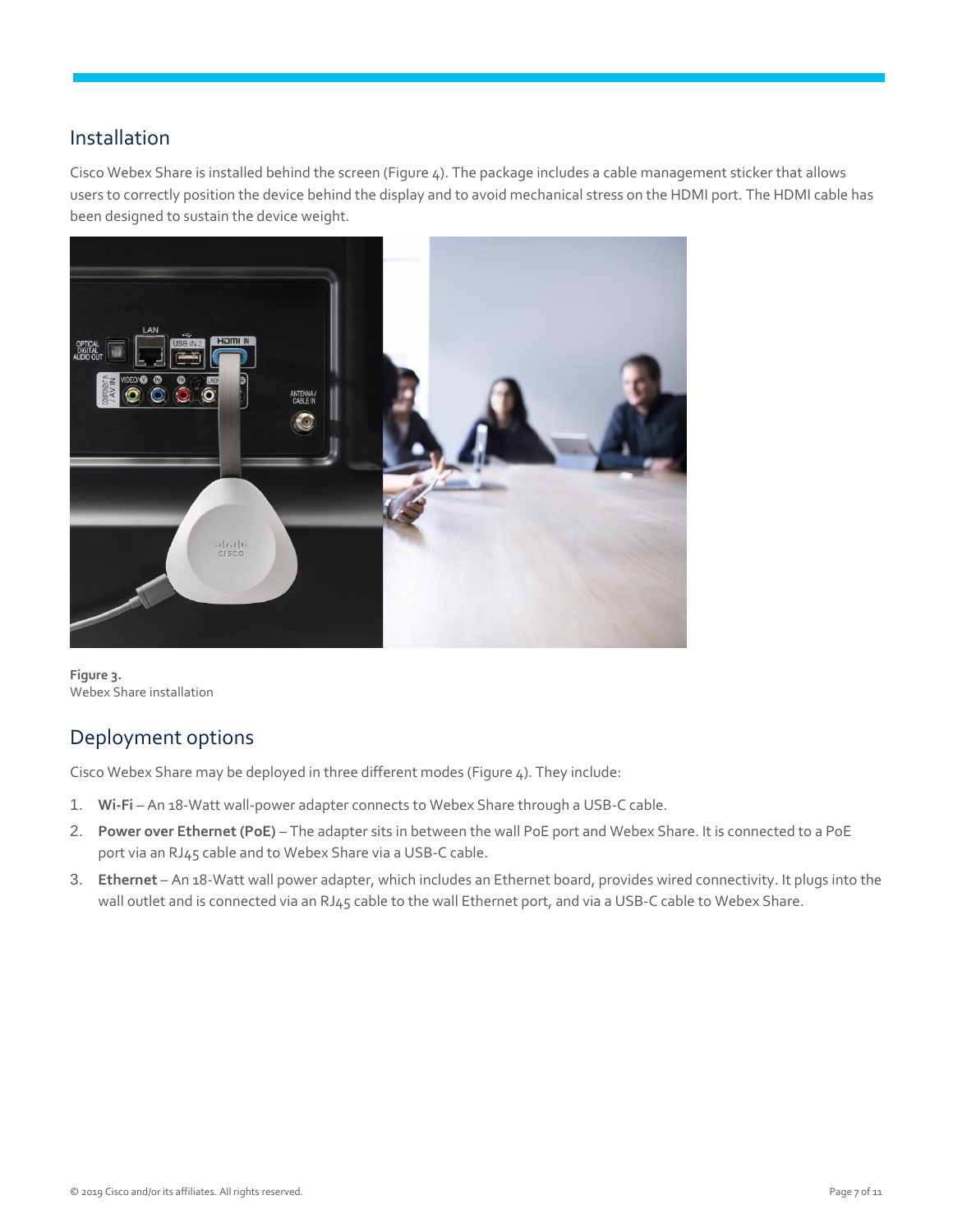



## <span id="page-7-0"></span>Cisco Webex Share features and benefits

The following tables outline the features and benefits of Webex Share, its specifications, and ordering information.

#### **Table 1.** Webex Share features and benefits

| Feature                          | <b>Benefit</b>                                                                                                                                                                                                                                                                                                                 |
|----------------------------------|--------------------------------------------------------------------------------------------------------------------------------------------------------------------------------------------------------------------------------------------------------------------------------------------------------------------------------|
| Local content sharing with audio | Transform any pre-existing display into a Webex wireless presentation screen and bring more value<br>to huddle spaces.                                                                                                                                                                                                         |
| Powered by the Webex Cloud       | Enable the same user experience that users enjoy on larger Cisco video devices when using the<br>Webex Share. This makes the device easier to use and simplifies adoption.                                                                                                                                                     |
| Calendar integration             | For easier planning, the Webex Share shows the room's availability and schedule on the display.                                                                                                                                                                                                                                |
| Continuous innovation            | Regular software updates delivered over the air provide new features and better performance over<br>time. No need for manual upgrades.                                                                                                                                                                                         |
| Proximity pairing                | Ultrasonic pairing with the Webex apps enables users to control their in-room collaboration<br>experience through their own laptop or mobile device, as well as waking up the TV when a user<br>enters the room. This makes sharing content to the screen quick and easy, reducing the number of<br>steps and clicks required. |
| Power saving                     | To optimize power-saving, the Webex Share has support for Consumer Electronics Control (CEC),<br>which wakes up or shuts down the TV based on a user's physical presence. This is determined by<br>proximity pairing or Voice Activity Detection (VAD).                                                                        |

## <span id="page-7-1"></span>Cisco Webex Share product specifications

#### **Table 2.** Product specifications

| <b>Type</b> | <b>Specifications</b>                    |
|-------------|------------------------------------------|
| Components  | Fully integrated unit is delivered with: |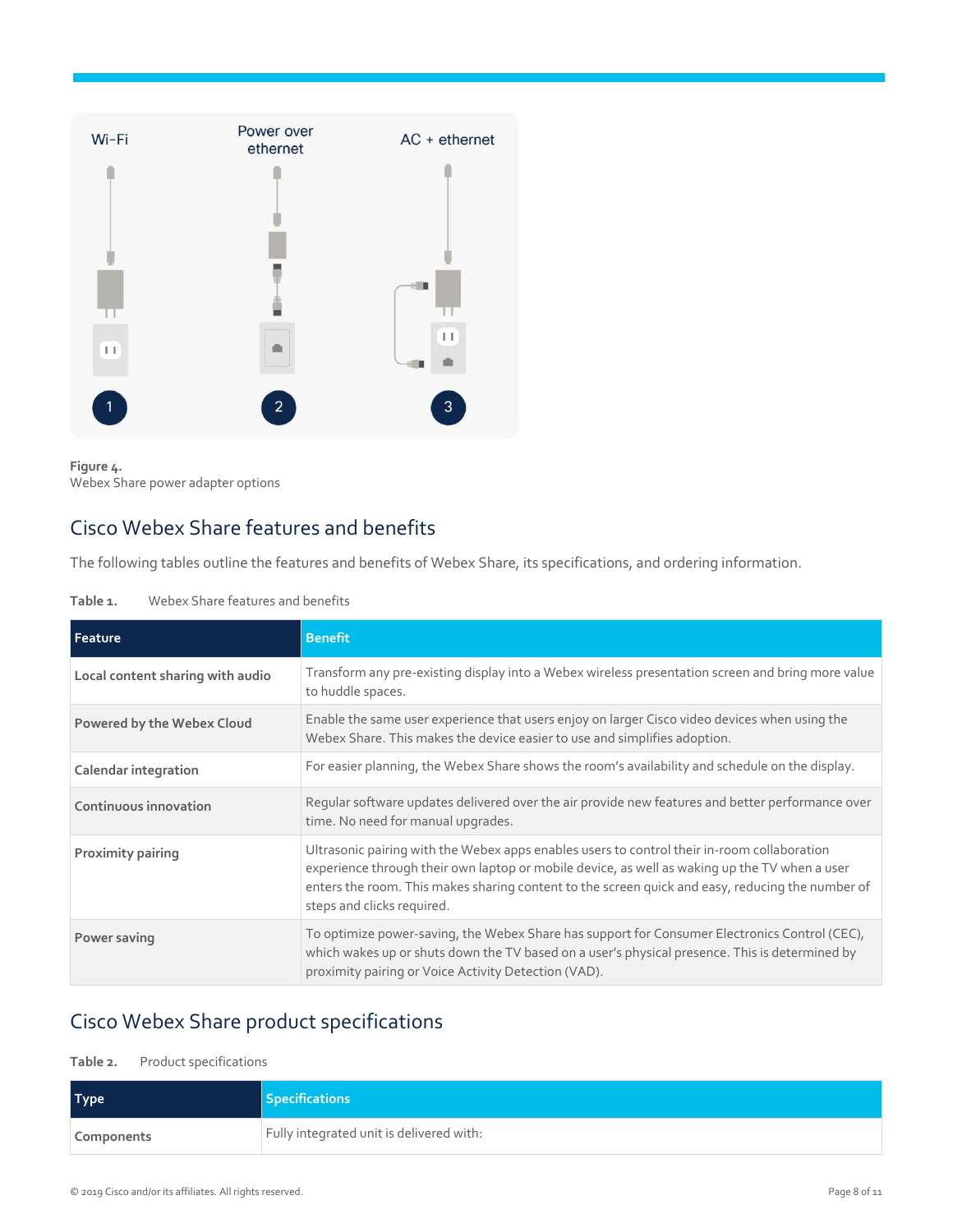| <b>Type</b>                        | <b>Specifications</b>                                                                                                                                                                                                                                                                                                                                                                                                                                                         |
|------------------------------------|-------------------------------------------------------------------------------------------------------------------------------------------------------------------------------------------------------------------------------------------------------------------------------------------------------------------------------------------------------------------------------------------------------------------------------------------------------------------------------|
|                                    | · Ultrasonic transducer for pairing<br>• 2 microphones for voice activity detection<br>• Factory-reset button<br>• Status LED<br>• Ethernet 10/100/1000 Mbps<br>· Wi-Fi 802.11a/b/g/n/ac 2x2 MIMO (2.4 and 5 GHz)<br>· Bluetooth 4.1 with BTLE                                                                                                                                                                                                                                |
| Inputs and outputs                 | • HDMI output port: 1080P, 60FPS<br>• Networking / power adapter: USB to Ethernet with PoE adapter                                                                                                                                                                                                                                                                                                                                                                            |
| Media feature                      | • Real-time media (H264) decoding                                                                                                                                                                                                                                                                                                                                                                                                                                             |
| <b>Network features</b>            | $\bullet$ IPv4<br>• Representational State Transfer (RESTful)<br>• Session Description Protocol (SDP)<br>• User Datagram Protocol (UDP) (used only for Real-Time Transport Protocol streams)<br>· Dynamic Host Configuration Protocol (DHCP) client<br>• Gratuitous Address Resolution Protocol (GARP)<br>• Domain Name System (DNS)<br>• Secure HTTP (HTTPS)<br>• Real-Time Transport Protocol (RTP)<br>• Real-Time Control Protocol (RTCP)<br>• Network Time Protocol (NTP) |
| Wi-Fi enterprise security          | . WEP, WPA2_PSK, PEAP_MSCHAPV2, PEAP_GTC, EAP_TLS and open                                                                                                                                                                                                                                                                                                                                                                                                                    |
| Power                              | • USB type-C power<br>$\bullet$ 5VDC<br>• Power consumption: 3.2 W maximum                                                                                                                                                                                                                                                                                                                                                                                                    |
| Physical dimensions (H x W x<br>D) | • 7.2 inches x 2.7 inches x 0.5 inches (183 mm x 69 mm x 13 mm)                                                                                                                                                                                                                                                                                                                                                                                                               |
| Weight                             | • 62 grams                                                                                                                                                                                                                                                                                                                                                                                                                                                                    |
| Weight of packaging                | · Shipping weight (including packaging): 364 grams                                                                                                                                                                                                                                                                                                                                                                                                                            |
| <b>Operating temperature</b>       | • $0^{\circ}$ to $40^{\circ}$ C (32° to 95°F)                                                                                                                                                                                                                                                                                                                                                                                                                                 |
| Humidity                           | • Relative humidity - 10% to 90% (noncondensing)                                                                                                                                                                                                                                                                                                                                                                                                                              |
| Certifications and compliance      | $\bullet$ UL 60950-1 2 <sup>nd</sup> Ed. Am2<br>• FCC CFR 47 Part 15B (EMC) - Class B<br>· FCC Listed (Radio Equipment)                                                                                                                                                                                                                                                                                                                                                       |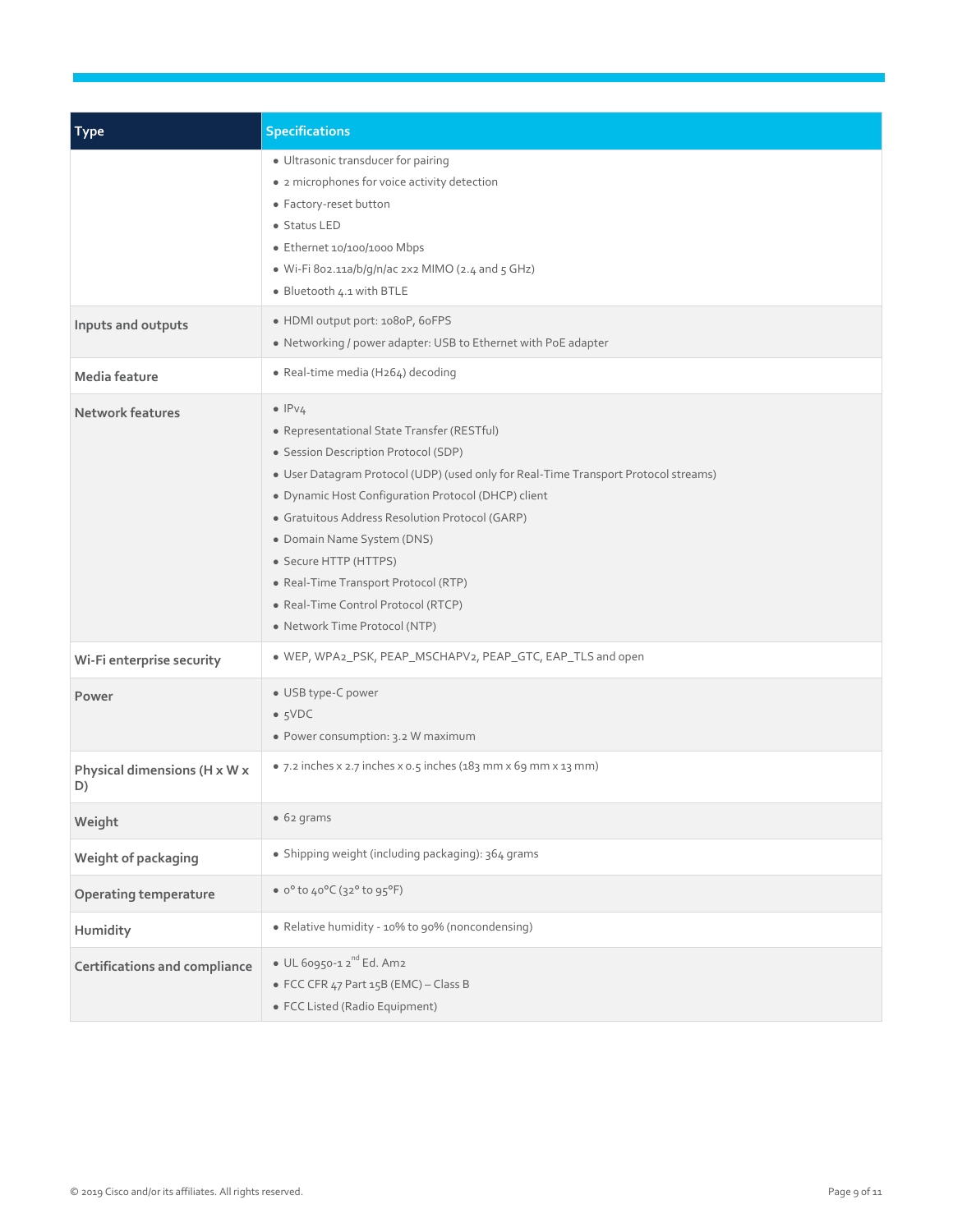| Type                        | <b>Specifications</b>                                                                                                                                                                                                            |
|-----------------------------|----------------------------------------------------------------------------------------------------------------------------------------------------------------------------------------------------------------------------------|
| Language support            | • English, English (UK), Dutch, French (Canada), French (France), German, Italian, Portuguese (Brazil), Portuguese<br>(Portugal), Spanish (LATAM), Spanish (Spain), Chinese (China), Chinese (Taiwan), Japanese, Korean, Russian |
| Software and user interface | • Cisco Webex Share OS, provisioned by the Cisco Collaboration Cloud<br>• Control Cisco Webex Share directly with Cisco Webex app-enabled personal devices                                                                       |
| System management           | • Cisco Webex Share is managed in the administrator portal in Cisco Webex, giving system status and overview,<br>activation, configuration, metrics, and troubleshooting.                                                        |

#### <span id="page-9-0"></span>Ordering information

**Table 3.** Ordering information

| <b>Product name</b>                                                                                                                                                                                                                                                                                                                 | <b>Part number</b>                                                                                                                                            | Compliance model number |
|-------------------------------------------------------------------------------------------------------------------------------------------------------------------------------------------------------------------------------------------------------------------------------------------------------------------------------------|---------------------------------------------------------------------------------------------------------------------------------------------------------------|-------------------------|
| <b>Cisco Webex Share Wireless Screen-Sharing Adapter</b><br>18W Power Adapter (Worldwide)<br>18W Ethernet Power Adapter (Worldwide)<br>Device POE adapter (Worldwide -12W)                                                                                                                                                          | SPK-SHARE-K9<br>PWR <sub>18</sub> W-WW<br>PWR18W-ETH-WW<br>POE-WW                                                                                             | SPK-SHARE               |
| <b>North America</b><br>18W Ethernet Power Adapter for North America<br>18W Power Adapter for North America                                                                                                                                                                                                                         | PWR <sub>18</sub> W-ETH-NA<br>PWR <sub>18</sub> W-NA                                                                                                          |                         |
| Configuration subs - power clips<br>Power adapter clip for United Kingdom<br>Power adapter clip for Australia and New Zealand<br>Power adapter clip for Argentina<br>Power adapter clip for Brazil<br>Power adapter clip for Korea<br>Power adapter clip for India<br>Power adapter clip for China<br>Power adapter clip for Europe | <b>PWRCLIP-UK</b><br>PWRCLIP-AU<br><b>PWRCLIP-AR</b><br><b>PWRCLIP-BR</b><br><b>PWRCLIP-KR</b><br><b>PWRCLIP-IN</b><br><b>PWRCLIP-CN</b><br><b>PWRCLIP-EU</b> |                         |

#### <span id="page-9-1"></span>Warranty information

The Cisco Webex Share has a 90-day limited liability warranty.

#### <span id="page-9-2"></span>Cisco service and support

Cisco and our partners provide a broad portfolio of smart, personalized services and support that can help you realize the full business value of your Cisco Collaboration investment by increasing business agility and operational efficiency. This portfolio of services accelerates business innovation by harnessing the network as a powerful business platform. For more information about these services, visit: [https://www.cisco.com/go/collaborationservices.](https://www.cisco.com/go/collaborationservices)